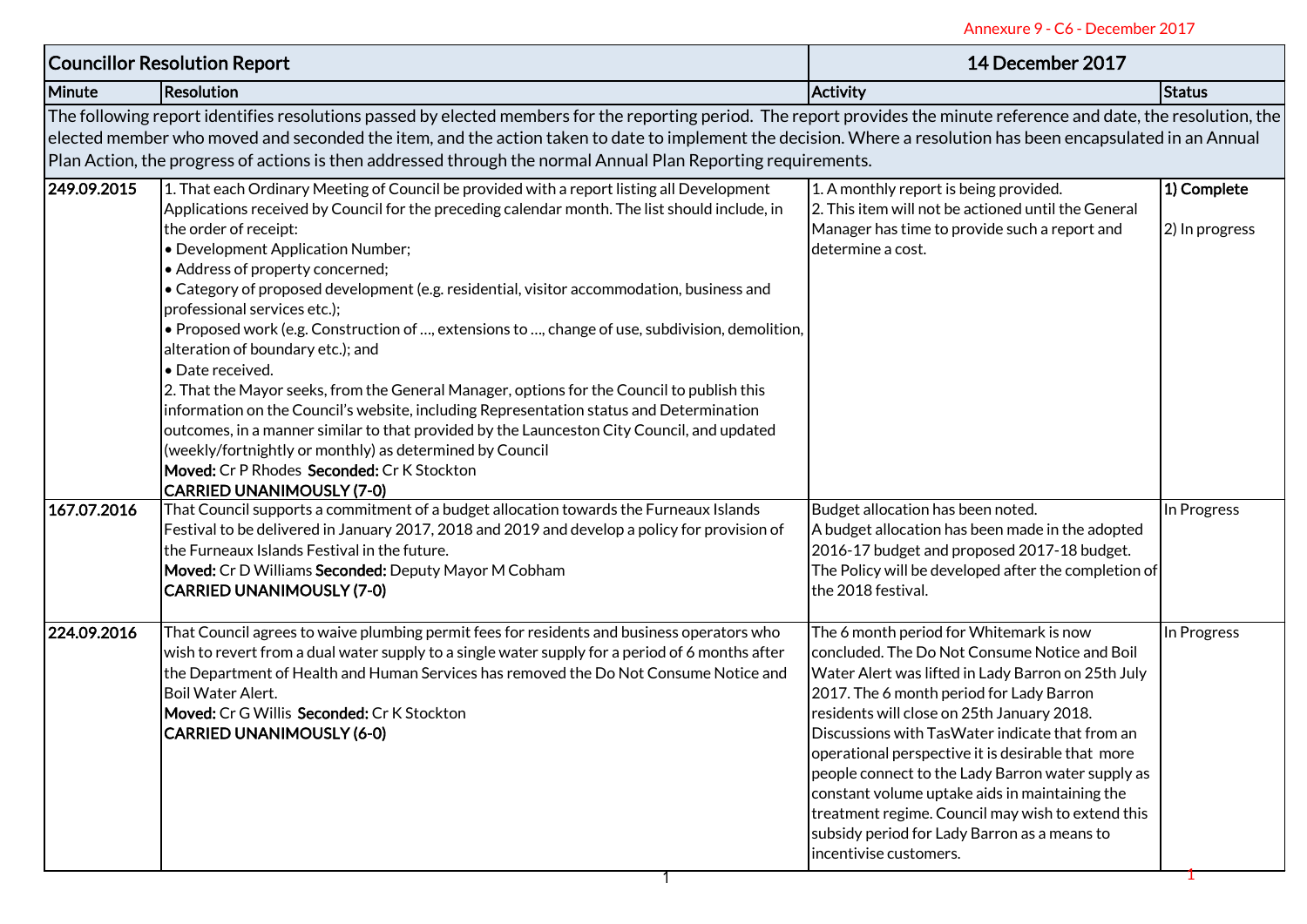|             | <b>Councillor Resolution Report</b>                                                                                                                                                                                                                                                                                                                                               | 14 December 2017                                                                                                                                                                                                                                                                                                                                                                                                                                                                                                                                                                                                           |               |
|-------------|-----------------------------------------------------------------------------------------------------------------------------------------------------------------------------------------------------------------------------------------------------------------------------------------------------------------------------------------------------------------------------------|----------------------------------------------------------------------------------------------------------------------------------------------------------------------------------------------------------------------------------------------------------------------------------------------------------------------------------------------------------------------------------------------------------------------------------------------------------------------------------------------------------------------------------------------------------------------------------------------------------------------------|---------------|
| Minute      | <b>Resolution</b>                                                                                                                                                                                                                                                                                                                                                                 | <b>Activity</b>                                                                                                                                                                                                                                                                                                                                                                                                                                                                                                                                                                                                            | <b>Status</b> |
| 247.10.2016 | That Council supports the fourth option contained in the Flinders Island Waste Management<br>Feasibility Report and proceeding in accordance with the recommendations.<br>Moved: Cr D Williams Seconded: Deputy Mayor M Cobham<br><b>CARRIED UNANIMOUSLY (7-0)</b>                                                                                                                | Tender documents have been released, submissions In Progress<br>received and processed. Updates provided at May,<br>June and August 2017 Workshops. Preferred<br>contractor identified and report recommending<br>same adopted at the June 2017 Council Meeting.<br>Additional financial advice being obtained.<br>Discussions to update the new owners of the<br>preferred contractor have commenced. Report to<br>21 September Council Meeting with progress<br>update and recommendations. Refer also to<br>155.06.2017                                                                                                 |               |
| 250.10.2016 | That Council directs the Acting General Manager to:<br>• have the current tank inspected to determine what is required for compliance; and scope out<br>the project and the associated costs of delivering a Business Case for the Aviation Fuel Storage<br>Facility; and report back to Council.<br>Moved: Cr G Willis Seconded: Cr P Rhodes<br><b>CARRIED UNANIMOUSLY (6-0)</b> | Inspection and report completed. Investigation and In Progress<br>discussions with Sharp Airlines have confimed<br>Sharps ownership and reponsibility for the<br>maintenance and operations of the tanks. There<br>may be opportunities in the future for Council to be<br>actively involved but at this time this is a matter for<br>Sharp Airlines. The implementation of this<br>resolution is part of the general Airport Masterplan<br>implementation as indicated under Resoultion<br>258.10.2017                                                                                                                    |               |
| 251.10.2016 | That Council directs the Acting General Manager to scope out the project and the associated<br>costs of delivering a Business Case for the Airport Hangars and report back to Council.<br>Moved: Cr D Williams Seconded: Cr K Stockton<br><b>CARRIED UNANIMOUSLY (7-0)</b>                                                                                                        | A report was prepared and discussed at the March<br>2017 Council workshop. Implementation of survey<br>and leases is being undertaken. A mini access plan<br>will also be required. Matter to be considered as<br>part of a wider Airport Business Case. Summary of<br>Fees and Charges outlined at June 2017 Workshop<br>and commercial-in-confidence report provided to<br>Councillors. Further update provided at the August<br>and September 2017 Council workshops. The<br>implementation of this resolution is part of the<br>general Airport Masterplan implementation as<br>indicated under Resoultion 258.10.2017 | In Progress   |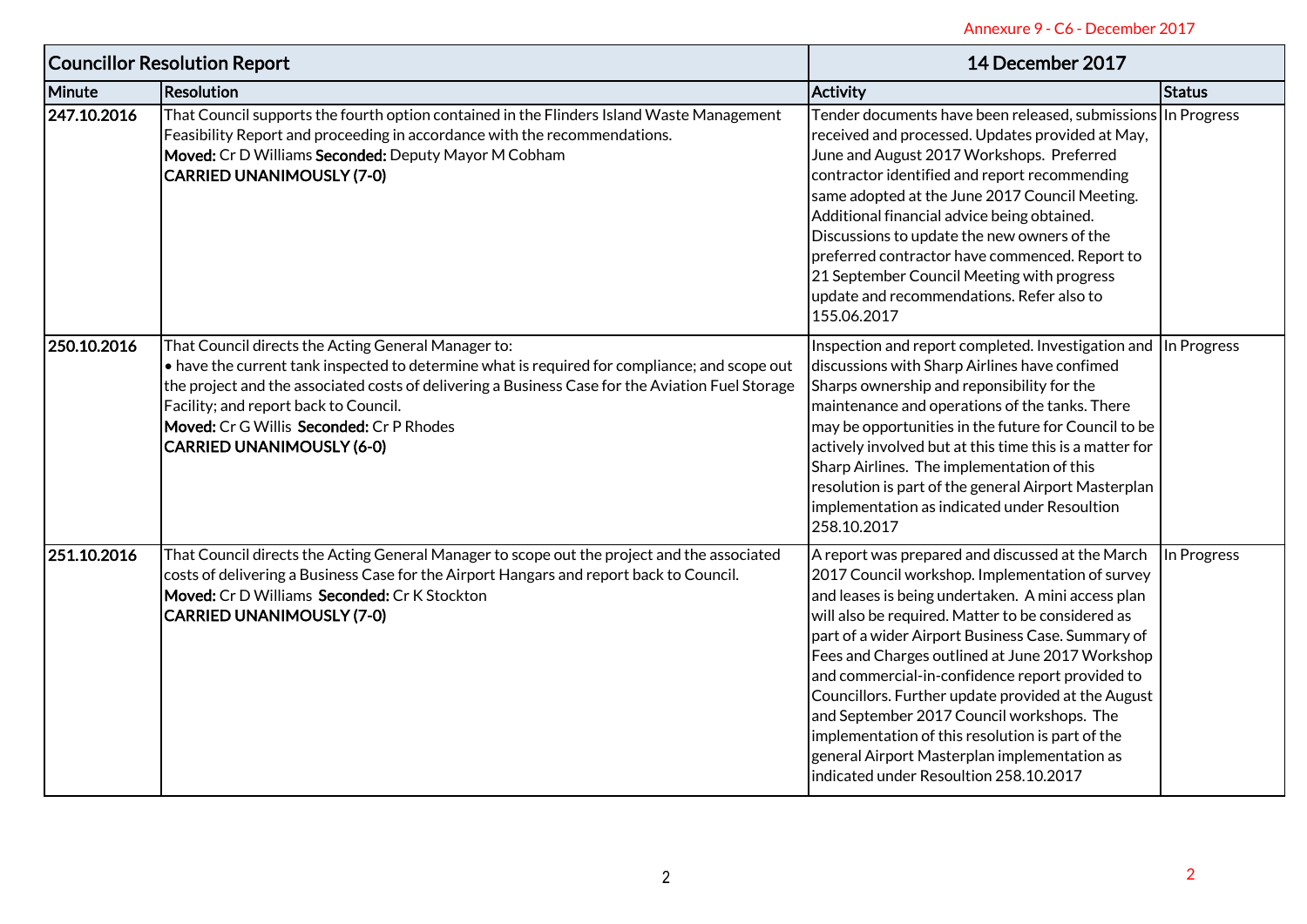|             | <b>Councillor Resolution Report</b>                                                                                                                                                                                                                                                                                                                                                                                                                                                                                                                                                                                                                     | 14 December 2017                                                                                                                                                                                                                                                                                                                                                                                                                                                                                   |                                                                                                                                       |  |
|-------------|---------------------------------------------------------------------------------------------------------------------------------------------------------------------------------------------------------------------------------------------------------------------------------------------------------------------------------------------------------------------------------------------------------------------------------------------------------------------------------------------------------------------------------------------------------------------------------------------------------------------------------------------------------|----------------------------------------------------------------------------------------------------------------------------------------------------------------------------------------------------------------------------------------------------------------------------------------------------------------------------------------------------------------------------------------------------------------------------------------------------------------------------------------------------|---------------------------------------------------------------------------------------------------------------------------------------|--|
| Minute      | <b>Resolution</b>                                                                                                                                                                                                                                                                                                                                                                                                                                                                                                                                                                                                                                       | <b>Activity</b>                                                                                                                                                                                                                                                                                                                                                                                                                                                                                    | <b>Status</b>                                                                                                                         |  |
| 287.11.2016 | That the Works and Services Department also considers stabilisation of high density truck<br>turning intersections and entry points.<br>Moved: Cr C Rhodes Seconded: Cr P Rhodes<br><b>CARRIED UNANIMOUSLY (6-0)</b>                                                                                                                                                                                                                                                                                                                                                                                                                                    | The financial and time costs of dropping the<br>stabiliser off the contracted float were too much to<br>consider stabilising small areas such as<br>intersections in the recent campaign. The<br>intersections of Memana/Lucks Rd and<br>Memana/Lackrana Rd will be included in the next<br>stabilisation program along with sections of<br>Memana Rd. Lady Barron/Lackrana Rd intersection<br>is the responsibility of StateGrowth and will be<br>pursued for stabilisation in that program also. | Not started                                                                                                                           |  |
| 292.11.2016 | 1. That Flinders Council lobbies the relevant government agencies and Ministers to amend the<br>Bass Strait Passenger Vehicle Equalisation Scheme (BSPVES) to include an intrastate<br>component i.e. between 'mainland' Tasmania and the Furneaux Group. The aim of this Notice of<br>Motion is to benefit residents of the Furneaux Islands.<br>2. That if deemed appropriate, depending on current shipping arrangements, the General<br>Manager liaises with King Island Council re their possible involvement in changing the BSPVES<br>to include an intrastate component.<br>Moved: Deputy Mayor M Cobham Seconded: Cr G Willis<br>CARRIED (5-1) | Follows 293.11.2016                                                                                                                                                                                                                                                                                                                                                                                                                                                                                | Not started                                                                                                                           |  |
| 293.11.2016 | That a business plan/report outlining the advantages of and reasons for an intrastate<br>component of the BSPVES be developed by Council to support the lobbying process and that a<br>budget allocation be considered at the half yearly budget review for this purpose.<br>Moved: Mayor C Cox Seconded: Cr D Williams<br><b>CARRIED UNANIMOUSLY (6-0)</b>                                                                                                                                                                                                                                                                                             | This matter to be addressed as part of investigation Part of the<br>of the general investigation of the disadvantage of<br>Flinders region and community.<br>Application for funding assistance under the<br>Commonwealth's Building Better Regions Program<br>- Community Stream has been lodged and has now<br>been successful.                                                                                                                                                                  | application for<br>Funding made<br>under the<br>Commonwealth's<br><b>Building Better</b><br>Regions Program<br>- Community<br>Stream. |  |
|             |                                                                                                                                                                                                                                                                                                                                                                                                                                                                                                                                                                                                                                                         |                                                                                                                                                                                                                                                                                                                                                                                                                                                                                                    |                                                                                                                                       |  |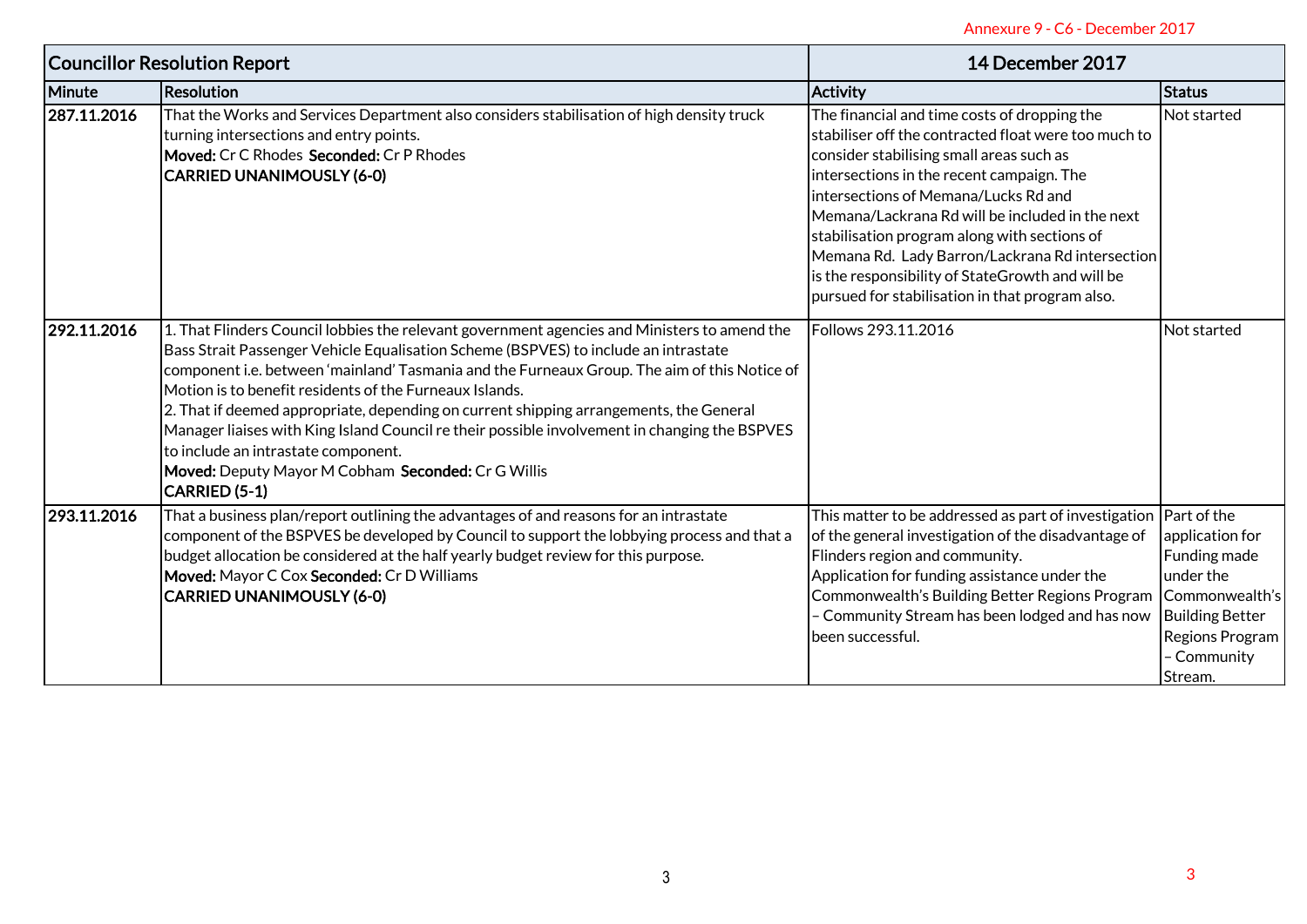|                                     | Annexure 9 - C6 - December 2017                                                                                                                                                                                                                                                                                                                                                                                                                                                                                                              |                                                                                                                                                                                                                                                                                                                                                                                                                                                           |                                                                                             |  |  |
|-------------------------------------|----------------------------------------------------------------------------------------------------------------------------------------------------------------------------------------------------------------------------------------------------------------------------------------------------------------------------------------------------------------------------------------------------------------------------------------------------------------------------------------------------------------------------------------------|-----------------------------------------------------------------------------------------------------------------------------------------------------------------------------------------------------------------------------------------------------------------------------------------------------------------------------------------------------------------------------------------------------------------------------------------------------------|---------------------------------------------------------------------------------------------|--|--|
| <b>Councillor Resolution Report</b> |                                                                                                                                                                                                                                                                                                                                                                                                                                                                                                                                              | 14 December 2017                                                                                                                                                                                                                                                                                                                                                                                                                                          |                                                                                             |  |  |
| Minute                              | Resolution                                                                                                                                                                                                                                                                                                                                                                                                                                                                                                                                   | <b>Activity</b>                                                                                                                                                                                                                                                                                                                                                                                                                                           | <b>Status</b>                                                                               |  |  |
| 316.12.2016                         | That Council agrees to pursue the extension of Robert Street by approximately 80 metres.<br>Moved: Cr P Rhodes Seconded: Cr K Stockton<br><b>CARRIED UNANIMOUSLY (7-0)</b>                                                                                                                                                                                                                                                                                                                                                                   | Council staff have commenced enquiries with<br>Crown Land Services. Preliminary legal advice<br>regarding the process has also been obtained. The<br>property owner that made the initial request has<br>sold the land and the new owner has verbally<br>indicated that he does not wish to pursue the<br>matter with confirmation being sought. Review also<br>indicates that the road and associated land is flood<br>prone. There remains cost issues. | Rationale for<br>proceeding as<br>intended is<br>questioned.<br>Further update<br>required. |  |  |
| 58.03.2017                          | That Council:<br>1. Note the information provided to Councillors;<br>2. Empowers the General Manager's Performance Review Committee to consider and<br>recommend to Council a process(s) to undertake the performance review required prior to the<br>end of the 6 month probation period;<br>3. Requests the General Manager's Performance Review Committee to develop performance<br>indicators as referred to in Schedule 3 of the employment contract.<br>Moved: Mayor C Cox Seconded: Cr K Stockton<br><b>CARRIED UNANIMOUSLY (6-0)</b> | The performance review has been completed and<br>the General Manager appointed to the position.<br>Performance indicators are yet to be developed.                                                                                                                                                                                                                                                                                                        | $(1)$ & 2) complete<br>3) In progress                                                       |  |  |
| 81.04.2017                          | That Council strongly considers making an allocation for Professional Development (program<br>for team building) activities in the 2018-19 budget.<br>Moved: Cr P Rhodes Seconded: Cr K Stockton<br><b>CARRIED UNANIMOUSLY (7-0)</b>                                                                                                                                                                                                                                                                                                         | To be kept within the schedule until next elected<br>Council makes a determination.                                                                                                                                                                                                                                                                                                                                                                       | Retain within<br>Schedule.                                                                  |  |  |
| 155.06.2017                         | That Council appoints the successful Early Contractor Involvement respondent (ToxFree now<br>JJ Richards) to carry out 'stage 2' of the waste management project and through direct<br>negotiations authorise the General Manager to present to Council for consideration a final<br>tender that meets Council's long term waste management objectives.<br>Moved: Cr G Willis Seconded: Cr K Stockton<br><b>CARRIED UNANIMOUSLY (6-0)</b>                                                                                                    | Refer 247.10.2016. Additional financial information Superseded by<br>being obtained before resolution actioned. This<br>resolution now superseded by Resolution<br>226.09.2017                                                                                                                                                                                                                                                                            | Resolution<br>226.09.2017                                                                   |  |  |
|                                     |                                                                                                                                                                                                                                                                                                                                                                                                                                                                                                                                              |                                                                                                                                                                                                                                                                                                                                                                                                                                                           |                                                                                             |  |  |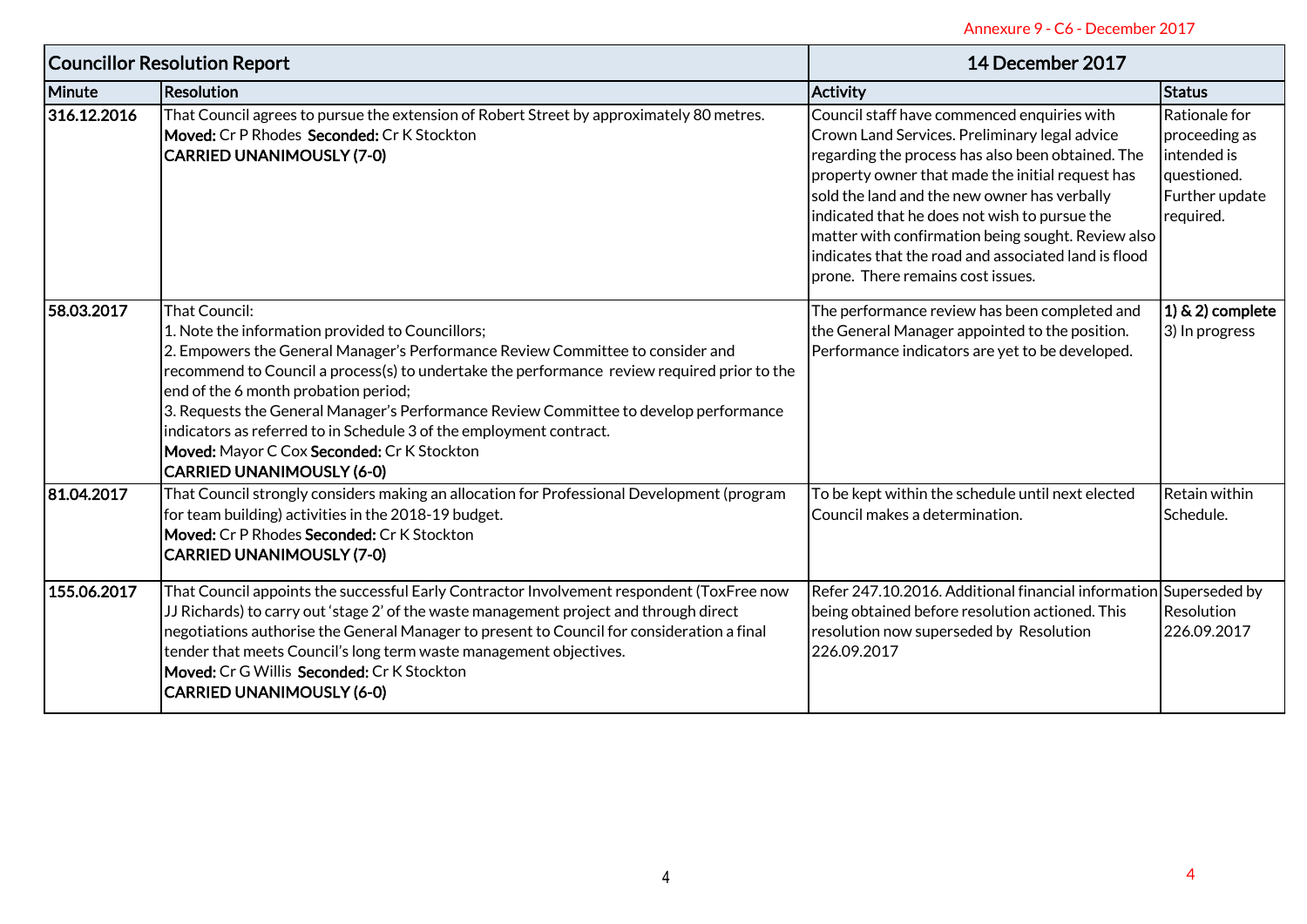| Annexure 9 - C6 - December 2017 |                                                                                                                                                                                                                                                                                                                                                                                                                                                                                                                                                                                                                                                                                                                                                                                                                                                                                                                                                                                                                                                                                                                                                                                                                                                                                                                                                                                                                                   |                                                                                                                                                                                                                                             |                                    |  |
|---------------------------------|-----------------------------------------------------------------------------------------------------------------------------------------------------------------------------------------------------------------------------------------------------------------------------------------------------------------------------------------------------------------------------------------------------------------------------------------------------------------------------------------------------------------------------------------------------------------------------------------------------------------------------------------------------------------------------------------------------------------------------------------------------------------------------------------------------------------------------------------------------------------------------------------------------------------------------------------------------------------------------------------------------------------------------------------------------------------------------------------------------------------------------------------------------------------------------------------------------------------------------------------------------------------------------------------------------------------------------------------------------------------------------------------------------------------------------------|---------------------------------------------------------------------------------------------------------------------------------------------------------------------------------------------------------------------------------------------|------------------------------------|--|
|                                 | <b>Councillor Resolution Report</b>                                                                                                                                                                                                                                                                                                                                                                                                                                                                                                                                                                                                                                                                                                                                                                                                                                                                                                                                                                                                                                                                                                                                                                                                                                                                                                                                                                                               | 14 December 2017                                                                                                                                                                                                                            |                                    |  |
| Minute                          | <b>Resolution</b>                                                                                                                                                                                                                                                                                                                                                                                                                                                                                                                                                                                                                                                                                                                                                                                                                                                                                                                                                                                                                                                                                                                                                                                                                                                                                                                                                                                                                 | <b>Activity</b>                                                                                                                                                                                                                             | Status                             |  |
| 177.07.2017                     | That Council resolves to:<br>1) Adopt the revised document - Flinders Council's Public Interest Disclosure Procedures dated<br><b>July 2017</b><br>2) Submit the document to the Ombudsman for approval.<br>3) Review the procedures (as required under the Public Interest Disclosure Act 2002) every 3<br>Moved: Cr G Willis<br>years.<br>Seconded: Deputy Mayor M Cobham<br><b>CARRIED UNANIMOUSLY (6-0)</b>                                                                                                                                                                                                                                                                                                                                                                                                                                                                                                                                                                                                                                                                                                                                                                                                                                                                                                                                                                                                                   | The adopted procedure has been loaded onto<br>Council's website and distributed to staff and<br>Councillors.<br>It has been submitted to the Ombudsman for<br>approval and awaiting a response.                                             | 1. & 2. Complete<br>3. In Progress |  |
| 201.08.2017                     | 1. That Council agrees in principle to the trial operation of a community gym in Whitemark.<br>2. That Council authorises the General Manager to negotiate the following matters with the<br>local Lions Club committee:<br>a) an appropriate rental lease or agreement;<br>b) an appropriate rental amount taking into account that the Community Gym is not a<br>commercially viable business, however has proven to be a well patronised facility with<br>considerable potential to contribute to community health and well-being; and<br>c) an appropriate interim agreement (including insurance and access) that covers the period<br>between 1st Sept 2017 and the commencement of Council's management of the Whitemark<br>Community Gym (i.e. this will allow the Gym facility to continue to operate once the current<br>private operator has ceased operating on 31st August 2017, as previously advised).<br>3. That Council authorises the General Manager to negotiate a fair and reasonable financial<br>amount to purchase or lease the privately owned gym equipment items (from the current<br>operator) that will ensure the Gym continues to provide appropriate facilities for attendees.<br>4. That Council authorises a Special Committee of Council to be established to assist with<br>ongoing operations of a Whitemark Community Gym.<br>Moved: Cr K Stockton Seconded: Cr D Williams<br>CARRIED (5-1) | Interim arrangements entered into with the Lions<br>Club and the current provider for operation to be<br>retained on an interim basis pending finalisation of<br>a formal lease. Update report to the 21 September<br>2017 Council Meeting. | In progress                        |  |
| 202.08.2017                     | That Council approves the removal of Raoul Harper as a signatory and that the General<br>Manager, Bill Boehm, becomes a signatory on the Westpac Investment account.<br>Moved: Cr G Willis Seconded: Cr C Rhodes<br><b>CARRIED UNANIMOUSLY (6-0)</b>                                                                                                                                                                                                                                                                                                                                                                                                                                                                                                                                                                                                                                                                                                                                                                                                                                                                                                                                                                                                                                                                                                                                                                              | Application being processed.                                                                                                                                                                                                                | In progress                        |  |
| 227.09.2017                     | Moved: Cr G Willis Seconded: Deputy Mayor M Cobham<br>That Council advises the State Controller that it nominates Jacci Viney to fill the Flinders<br>Municipal Emergency Management Coordinator position and Kelly Blundstone the Deputy<br>Coordinator position.<br><b>CARRIED UNANIMOUSLY (5-0)</b>                                                                                                                                                                                                                                                                                                                                                                                                                                                                                                                                                                                                                                                                                                                                                                                                                                                                                                                                                                                                                                                                                                                            | Formal letter sent. Awaiting response.                                                                                                                                                                                                      | In Progress                        |  |
|                                 |                                                                                                                                                                                                                                                                                                                                                                                                                                                                                                                                                                                                                                                                                                                                                                                                                                                                                                                                                                                                                                                                                                                                                                                                                                                                                                                                                                                                                                   |                                                                                                                                                                                                                                             | 5                                  |  |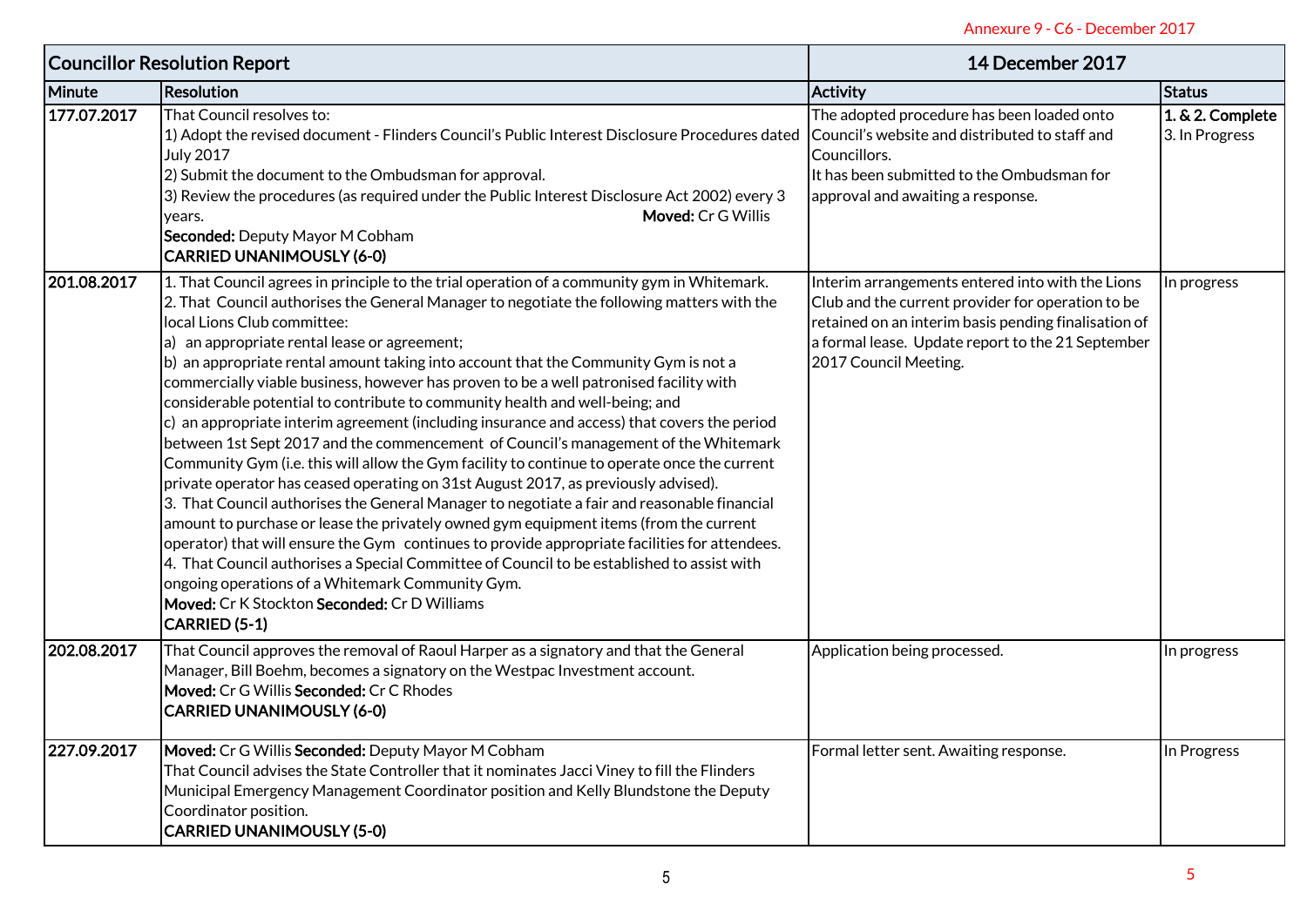| Annexure 9 - C6 - December 2017     |                                                                                                                                                                                                                                                                                                                                                                                                                                                                                                                                                                                                                                                                                                                                                                                            |                                                                                                                                                                                                                                                                           |                                   |  |
|-------------------------------------|--------------------------------------------------------------------------------------------------------------------------------------------------------------------------------------------------------------------------------------------------------------------------------------------------------------------------------------------------------------------------------------------------------------------------------------------------------------------------------------------------------------------------------------------------------------------------------------------------------------------------------------------------------------------------------------------------------------------------------------------------------------------------------------------|---------------------------------------------------------------------------------------------------------------------------------------------------------------------------------------------------------------------------------------------------------------------------|-----------------------------------|--|
| <b>Councillor Resolution Report</b> |                                                                                                                                                                                                                                                                                                                                                                                                                                                                                                                                                                                                                                                                                                                                                                                            | 14 December 2017                                                                                                                                                                                                                                                          |                                   |  |
| Minute                              | <b>Resolution</b>                                                                                                                                                                                                                                                                                                                                                                                                                                                                                                                                                                                                                                                                                                                                                                          | <b>Activity</b>                                                                                                                                                                                                                                                           | <b>Status</b>                     |  |
| 230.09.2017                         | Moved: Cr G Willis Seconded: Deputy Mayor M Cobham<br>That Council:<br>1. Receives and notes the Whitemark Community Gym report;<br>2. Agrees on the proposed purpose and membership of the Committee and that general member completed. Membership recommendation to the<br>numbers be between 4 - 8 (inclusive);<br>3. Elects a Councillor to the Committee;<br>4. Authorises the General Manager to seek nominations for Committee Members for the<br>Whitemark Community Gym Committee; and<br>5. Determines and finalises the composition of the Committee at the November Ordinary<br>Meeting of Council 2017.<br><b>CARRIED UNANIMOUSLY (4-0)</b>                                                                                                                                   | Discussion at the September Workshop. Report<br>provided to the October Council Meeting. Terms of<br>reference for of Whitemark Community Gym<br>November Council Meeting.                                                                                                | Complete                          |  |
| 232.09.2017                         | Moved: Cr G Willis Seconded: Cr C Rhodes<br>That Council:<br>1) Notes and receives the Flinders Council Marine Access and Safe Harbour Final Report<br>September 2017 prepared by Burbury Consulting;<br>2) Adopts the report recommendations including the substantive recommendation that, in<br>consideration of social, physical and ecological factors, Council endorses the Lady Barron<br>Slipway site as the most suitable of the sites surveyed for the development of a safe harbour<br>marina;<br>3) Confirms that Council ranks this project as the highest priority economic development<br>project for 2017; and<br>4) Identifies potential grant opportunities and commences concept planning and regulatory<br>requirements to gain project ready status.<br>CARRIED (3-1) | State Government support received. Currently<br>working with State Government with respect to a<br>potential State Government contribution. Round 2<br>of Building Better Regions Fund announced.<br>Australian Mariatime Safety Authority Funding also<br>to be explored | 1 - 3. Complete<br>4. In Progress |  |
| 258.10.2017                         | Moved: Cr G Willis Seconded: Cr P Rhodes<br>That Council:<br>1. Receives and notes the Flinders Council Phone and Data Communications Review Report July<br>2017; and<br>2. Authorises the General Manager to obtain detailed cost proposals and present a report<br>containing a budget variation to Council.<br><b>CARRIED UNANIMOUSLY (6-0)</b>                                                                                                                                                                                                                                                                                                                                                                                                                                         |                                                                                                                                                                                                                                                                           | 1 Complete<br>2 In progress       |  |
|                                     |                                                                                                                                                                                                                                                                                                                                                                                                                                                                                                                                                                                                                                                                                                                                                                                            |                                                                                                                                                                                                                                                                           | 6                                 |  |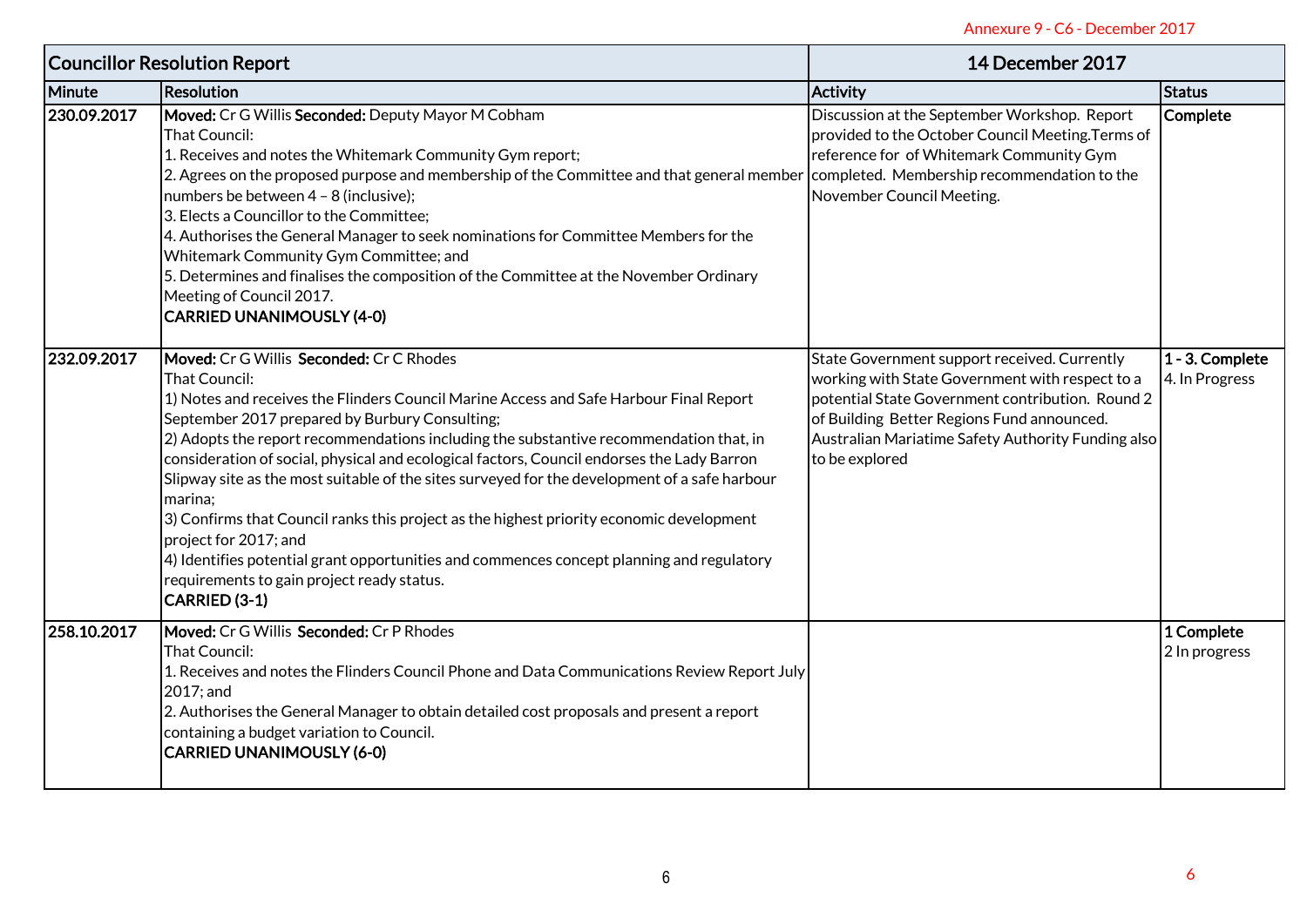| <b>Councillor Resolution Report</b> |                                                                                                  |                                                |                  |            | 14 December 2017 |               |
|-------------------------------------|--------------------------------------------------------------------------------------------------|------------------------------------------------|------------------|------------|------------------|---------------|
| Minute                              | <b>Resolution</b>                                                                                |                                                |                  |            | <b>Activity</b>  | <b>Status</b> |
| 269.11.2017                         | Moved: Cr K Stockton Seconded: Deputy Mayor M Cobham                                             |                                                |                  |            |                  |               |
|                                     | <b>That Council</b>                                                                              |                                                |                  |            |                  |               |
|                                     | 1. Receives and notes the Officers Report including the relevant information as provided which   |                                                |                  |            |                  |               |
|                                     | is noted as 'Commercial in Confidence'.                                                          |                                                |                  |            |                  |               |
|                                     | 2. Authorises staff to continue to work on progressing actions as identified and report progress |                                                |                  |            |                  |               |
|                                     |                                                                                                  |                                                |                  |            |                  |               |
|                                     | back on a regular basis.                                                                         |                                                |                  |            |                  |               |
|                                     | <b>CARRIED UNANIMOUSLY (4-0)</b>                                                                 |                                                |                  |            |                  |               |
|                                     | Note this motion refers to an update report for the Flinders Island Airport where a range of     |                                                |                  |            |                  |               |
|                                     | activities and actions associated with the Airports ongoing improvement and development.         |                                                |                  |            |                  |               |
|                                     | This also includes Resolution 250.10.2016 (Airport Fuel Facilities) and 251.10.2016 (Airport     |                                                |                  |            |                  |               |
|                                     | Hangers)                                                                                         |                                                |                  |            |                  |               |
| 271.11.2017                         | Moved: Deputy Mayor M Cobham Seconded: Cr K Stockton                                             | <b>Adjustment Made</b>                         | <b>Completed</b> |            |                  |               |
|                                     | That Council adds the following projects with notional allocations into the 2017/18 Local        |                                                |                  |            |                  |               |
|                                     | Roads Capital Works Program and amends the 2017/18 Capital Budget to reflect these               |                                                |                  |            |                  |               |
|                                     | changes:                                                                                         |                                                |                  |            |                  |               |
|                                     | Memana Road - Stabilse and Seal from 4.82km to 5.32km 6.0m width for \$71,100                    |                                                |                  |            |                  |               |
|                                     | Memana Road - Stabilse and Seal from 10.65km to 11.20km 6.0m width for \$52,100                  |                                                |                  |            |                  |               |
|                                     | Memana Road - Reseal Left Edge from 12.10km to 13.30km 1.4m width for \$8,750                    |                                                |                  |            |                  |               |
|                                     | Memana Road - Reseal Right Edge from 12.10km to 12.60km 1.4m width for \$3,650                   |                                                |                  |            |                  |               |
|                                     | Memana Road - Reseal Left Edge from 12.90km to 13.30km 0.7m width for \$1,500                    |                                                |                  |            |                  |               |
|                                     | Total \$137,100                                                                                  |                                                |                  |            |                  |               |
|                                     | <b>CARRIED UNANIMOUSLY (4-0)</b>                                                                 |                                                |                  |            |                  |               |
|                                     |                                                                                                  |                                                |                  |            |                  |               |
| 272.11.2017                         | Moved: Cr K Stockton<br>Seconded: Cr P Rhodes                                                    | Request sent to the State Government Treasurer |                  |            |                  |               |
|                                     | <b>That Council</b>                                                                              |                                                |                  |            |                  |               |
|                                     | 1. Amends the Northern Tasmania Economic Stimulus Package Loan Scheme approved                   |                                                |                  |            |                  |               |
|                                     | program distribution as follows; and                                                             |                                                |                  |            |                  |               |
|                                     | Project                                                                                          | Approved                                       | Recommended      | Revised    |                  |               |
|                                     |                                                                                                  | Loan                                           | Adjustment       | Loan       |                  |               |
|                                     |                                                                                                  | Allocation                                     |                  | Allocation |                  |               |
|                                     | Rehabilitation of insitu putrescible cell                                                        | 80,000                                         |                  | 80,000     |                  |               |
|                                     | Construction of new putrescible cell                                                             | 90,000                                         |                  | 90,000     |                  |               |
|                                     | BBQ and Public Toilets at the North-East River                                                   | 75,000                                         | $-75,000$        |            |                  |               |
|                                     | BBQ and Public Toilets on Cape Barren Island                                                     | 80,000                                         | 10,000           | 90,000     |                  |               |
|                                     | Whitemark township entrance enhancement                                                          | 80,000                                         | $-80,000$        |            |                  |               |
|                                     | The 'Stabilisation of Council Gravel Roads'                                                      | 567,000                                        |                  | 567,000    |                  |               |
|                                     | <b>Bridge Railings Project</b>                                                                   | 350,000                                        |                  | 350,000    |                  |               |
|                                     | Township footpath program                                                                        | 125,000                                        | 12,000           | 137,000    |                  |               |
|                                     | Rehabilitation of Memana Rd                                                                      |                                                | 133,000          | 133,000    |                  |               |